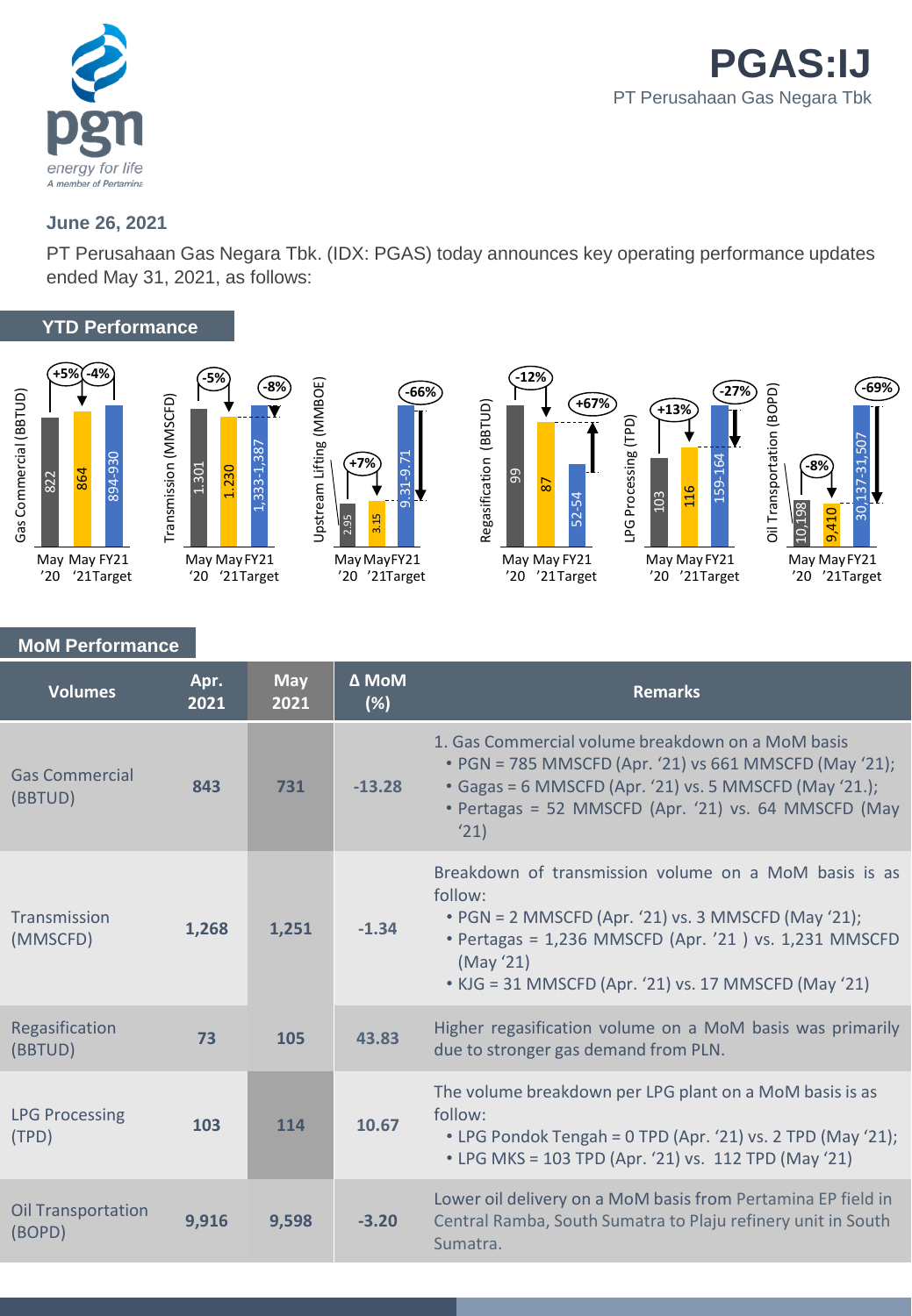

## **O&G Performance**

# Details of of our oil and gas for the period of YTD-May 2021 amounted to 3.15 MMBOE with details as follow:

| <b>Blocks</b> | YTD-Apr. '21 (MMBOE) | YTD-May '21 (MMBOE) | $\Delta$ (%) |
|---------------|----------------------|---------------------|--------------|
| Pangkah       | 0.558                | 0.785               | 40.68        |
| Fasken        | 1.004                | 0.788               | $-22.60$     |
| Ketapang      | 0.124                | 0.348               | 180.64       |
| Muriah        | 0.283                | 0.373               | 31.80        |
| Bangkanai     | 0.122                | 0.155               | 27.04        |
| Muara Bakau   | 0.461                | 0.708               | 53.57        |

# **Capex (US\$ Million)**

## Capex details during the period of YTD-Apr. 2021\* are as follow:

| <b>Business Segments</b><br><b>Capex</b> | <b>Target FY21</b><br>(US\$ Million) | <b>YTD-Apr. '21 (US\$</b><br>Million) | <b>Notes</b>                                                                                                                                                                                                                                                                                  |
|------------------------------------------|--------------------------------------|---------------------------------------|-----------------------------------------------------------------------------------------------------------------------------------------------------------------------------------------------------------------------------------------------------------------------------------------------|
| Gas pipeline<br>transportation           | $160 - 197$                          | 50                                    | Rokan oil transmission pipelines with partial target<br>$\bullet$ .<br>commercial operation in 3Q21;<br>Gresik-to-Semarang gas transmission pipeline with<br>target commercial operation in 4Q21<br>Senipah oil refinery gas pipeline development with<br>target commercial operation in 1Q23 |
| <b>Gas Commercial</b>                    | $147 - 180$                          | 3                                     | Gas pipeline expansion projects to residential<br>customers<br>Gas pipeline expansion projects to PGN's and<br>Pertagas' industrial customers                                                                                                                                                 |
| Portfolio                                | $63 - 83$                            | 10                                    | Pangkah oil & gas block development project<br>including West Pangkah and Sidayu fields.<br>Muara Bakau oil & gas block development project<br>Bangkanai and West Bangkanai oil & gas blocks<br>development                                                                                   |
| <b>Services</b>                          | $43 - 63$                            | $\mathbf{1}$                          | Internet infrastructure development to residential<br>customers<br>• Telecommunication infrastructure development<br>Construction as well as O&M services                                                                                                                                     |
| <b>Storage</b>                           | $35 - 44$                            | $\mathbf{1}$                          | LNG regasification terminal infrastructure<br>development<br>LNG refuelling facility in Bontang<br>• Wet calibration metering system facility in Lampung.                                                                                                                                     |
| Non-gas pipeline<br>transportation       | $42 - 53$                            | $\Omega$                              | LNG infrastructure development in East Java;<br>$\bullet$<br>Ministerial Decree of MEMR Nomor 13 Year 2020 in<br>relations to convert more than PLN's 50 power<br>plants situated mostly in Easttern part of Indonesia.                                                                       |
| <b>TOTAL</b>                             | 490 - 620                            | 65                                    |                                                                                                                                                                                                                                                                                               |

\**Note: YTD-May '21 capex yet to be determined*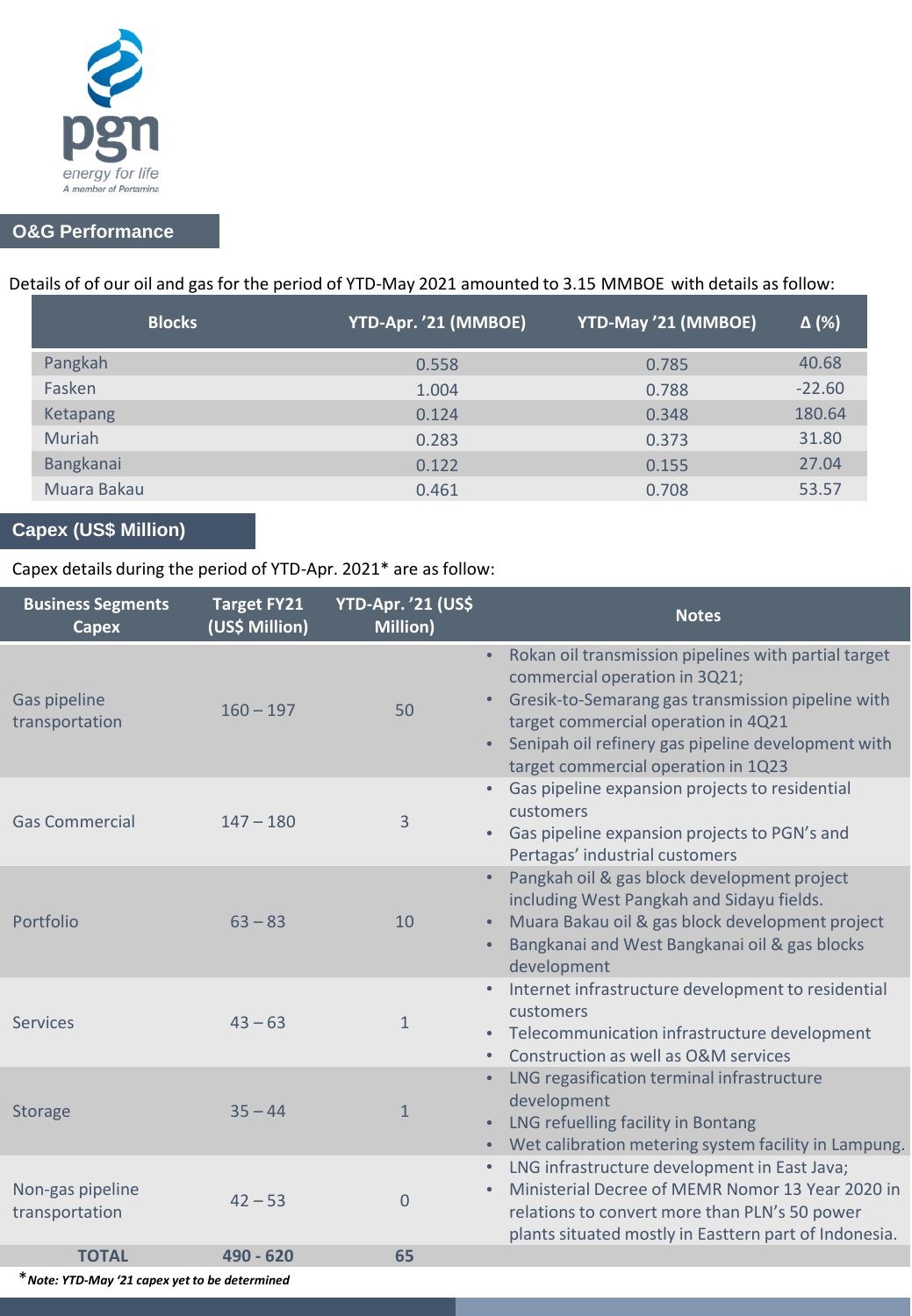

## **Business Updates**

1. Details of gas sales to seven selected industrial sector by PGN in May '21 in accordance with MEMR Decree Number 89 Year 2020 are as follow:

### **PGN**

| <b>INDUSTRIAL</b><br><b>CUSTOMER TYPES</b> | <b>TOTAL GAS ALLOCATION</b><br><b>UNDER MEMR DECREE</b> | <b>VOLUMES (BBTUD)</b> |                 |                 |                 |                |                 |  |  |
|--------------------------------------------|---------------------------------------------------------|------------------------|-----------------|-----------------|-----------------|----------------|-----------------|--|--|
|                                            | (BBTUD)                                                 | <b>JAN. '21</b>        | <b>FEB. '21</b> | <b>MAR.</b> '21 | <b>APR. '21</b> | <b>MAY '21</b> | <b>AVG. '21</b> |  |  |
| Steel                                      | 53                                                      | 28                     | 31              | 28              | 34              | 22             | 30              |  |  |
| Glass                                      | 16                                                      | 11                     | 12              | 12              | 12              | 11             | 12              |  |  |
| Sheet Glass                                | 35                                                      | 30                     | 31              | 30              | 29              | 30             | 30              |  |  |
| Ceramics                                   | 96                                                      | 66                     | 68              | 66              | 65              | 55             | 64              |  |  |
| Oleochemical                               | 31                                                      | 23                     | 26              | 26              | 25              | 21             | 24              |  |  |
| Petrochemical                              | 76                                                      | 65                     | 66              | 60              | 61              | 61             | 62              |  |  |
| Fertilizer                                 | $\Omega$                                                | 19                     | 17              | 18              | 18              | 17             | 18              |  |  |
| <b>Rubber Glove</b>                        | 1.2                                                     | 1.2                    | 1.3             | 1.2             | 1.2             | 0.9            | 1               |  |  |
| <b>TOTAL</b>                               | 309                                                     | 242                    | 252             | 241             | 247             | 217            | 240             |  |  |

*\* May '21 gas sales volumes are subject to change*

### **Pertagas**

| <b>INDUSTRIAL</b>               | <b>TOTAL GAS</b>                                      | <b>VOLUMES (BBTUD)</b> |      |      |                                               |      |      |  |  |
|---------------------------------|-------------------------------------------------------|------------------------|------|------|-----------------------------------------------|------|------|--|--|
| <b>CUSTOMER</b><br><b>TYPES</b> | <b>ALLOCATION UNDER</b><br><b>MEMR DECREE (BBTUD)</b> | <b>JAN. '21'</b>       |      |      | FEB. '21 MAR. '21* APR. '21* MAY '21 AVG. '21 |      |      |  |  |
| <b>Steel</b>                    | 2.00                                                  | 2.1                    | 1.8  | 1.8  | 1.0                                           | 0.7  | 1.5  |  |  |
| Petrochemical                   | 3.30                                                  | 0.4                    | 0.4  | 0.3  | 0.2                                           | 0.4  | 0.3  |  |  |
| <b>Ceramics</b>                 | 2.40                                                  | 2.5                    | 2.4  | 2.4  | 1.8                                           | 1.6  | 2.1  |  |  |
| <b>Oleochemical</b>             | 2.50                                                  | 2.6                    | 2.7  | 2.7  | 2.2                                           | 2.6  | 2.6  |  |  |
| <b>Fertilizer</b>               | 43.00                                                 | 35.3                   | 44.3 | 32.4 | 8.2                                           | 29   | 30.0 |  |  |
| <b>Total</b>                    | 53.00                                                 | 43                     | 52.0 | 40.0 | 13.0                                          | 34.0 | 36.0 |  |  |

*\* May '21 gas sales volumes are subject to change*

2. Details of gas sales to PLN's power plants during YTD-May '21 period in accordance with MEMR Decree Number 91 Year 2020 are as follow:

| <b>PLN_POWER PLANTS</b>          | <b>TOTAL GAS</b><br><b>ALLOCATION</b> | <b>VOLUMES (BBTUD)</b> |                |                                                       |                |          |     |
|----------------------------------|---------------------------------------|------------------------|----------------|-------------------------------------------------------|----------------|----------|-----|
|                                  | <b>UNDER MEMR</b>                     |                        |                | JAN. '21 FEB. '21 MAR. '21 APR. '21* MAY '21 AVG. '21 |                |          |     |
| PLN Cilegon                      |                                       | 33                     | 39             | 36                                                    | 31             | 26       | 33  |
| PLN Tjg. Priok                   |                                       | 67                     | 67             | 76                                                    | 67             | 49       | 65  |
| PLN Muara Tawar                  |                                       | 47                     | 39             | 38                                                    | 28             | 24       | 35  |
| PLN Muara Karang                 | 315                                   | 44.4                   | 35             | 33.9                                                  | 30             | 21       | 33  |
| PLN Talang Duku                  |                                       | $\Omega$               | $\Omega$       | $\Omega$                                              | $\Omega$       | $\Omega$ | 0   |
| PLTMG Sutami -30 MW              |                                       | $\overline{2}$         | $\overline{2}$ | $\mathcal{P}$                                         | $\overline{2}$ |          | 2   |
| PLTMG Tarahan - 30 MW            |                                       | $\Omega$               | $\Omega$       | $\Omega$                                              | $\Omega$       | $\Omega$ | 0   |
| PLTG/MG MPP New Tarahan - 100 MW |                                       | 11                     | 13             | 13                                                    | 10             | 9        | 11  |
| PLN Batam (Multidestinasi)       |                                       | 36                     | 38             | 39                                                    | 38             | 36       | 38  |
| Energi Listrik Batam             |                                       | 3                      | 3              | 3                                                     | 3              | 3        | 3   |
| <b>TOTAL</b>                     | 315                                   | 244                    | 235            | 242                                                   | 208            | 169      | 219 |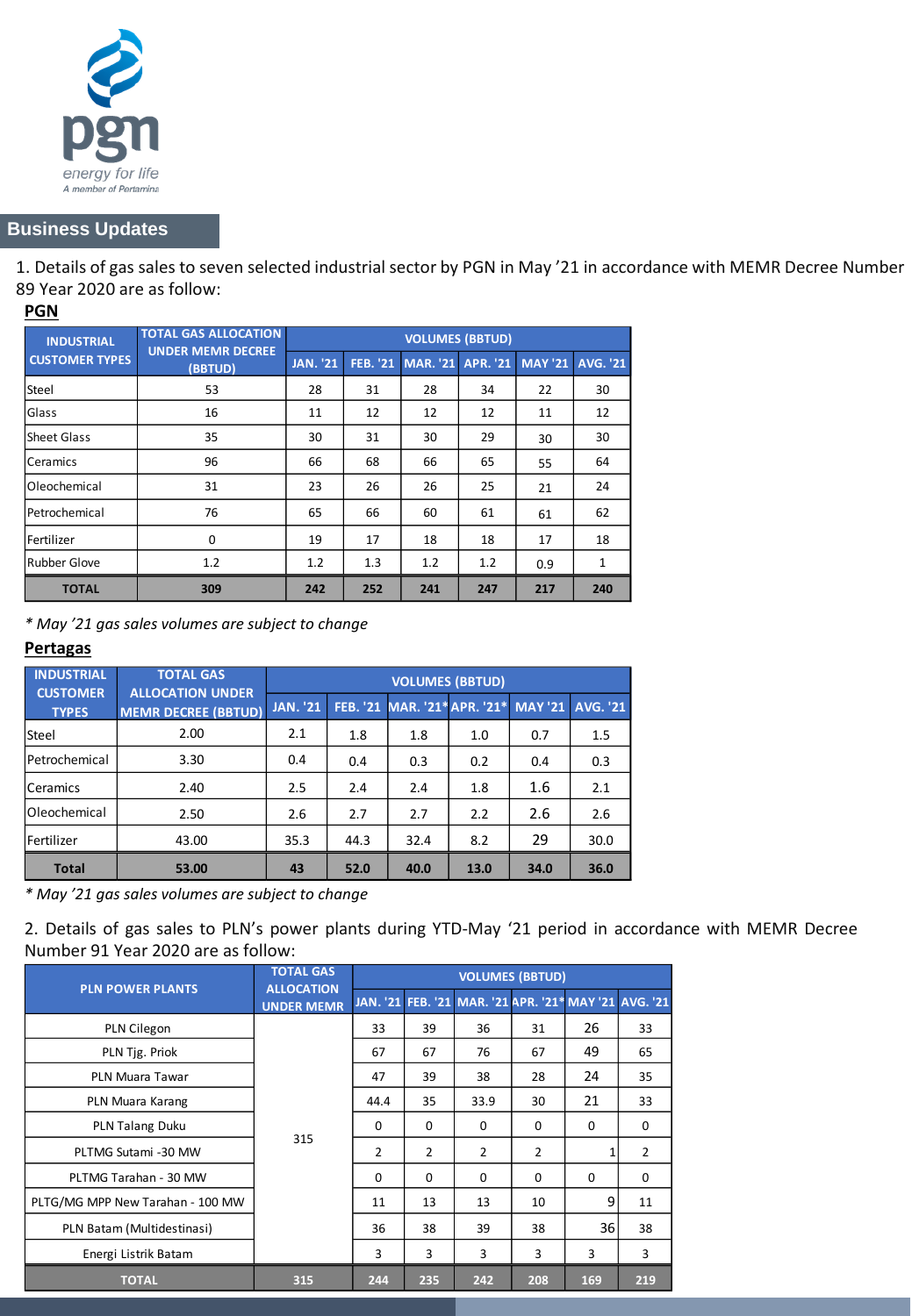

| <b>INDUSTRIAL SECTORS</b> | <b>VOLUMES</b> (in BBTUD) |                 |                   |                |                |  |  |  |
|---------------------------|---------------------------|-----------------|-------------------|----------------|----------------|--|--|--|
|                           | <b>JAN. '21</b>           | <b>FEB. '21</b> | MAR. '21 APR. '21 |                | <b>MAY '21</b> |  |  |  |
| Food                      | 72                        | 77              | 76                | 76             | 60             |  |  |  |
| Textile                   | 13                        | 14              | 14                | 13             | 10             |  |  |  |
| Wood                      | 0                         | 0               | 0                 | 0              | 0              |  |  |  |
| Paper                     | 37                        | 39              | 37                | 34             | 29             |  |  |  |
| Chemical                  | 149                       | 149             | 145               | 147            | 135            |  |  |  |
| Ceramic                   | 77                        | 81              | 76                | 76             | 64             |  |  |  |
| Glass                     | 42                        | 44              | 43                | 42             | 44             |  |  |  |
| Cement                    | 3                         | 3               | 3                 | 3              | $\mathbf{1}$   |  |  |  |
| <b>Basic Metal</b>        | 30                        | 32              | 30                | 33             | 24             |  |  |  |
| <b>Fabricated Metal</b>   | 43                        | 47              | 47                | 49             | 34             |  |  |  |
| Others                    | 24                        | 26              | 25                | 26             | 20             |  |  |  |
| Power Plant               | 321                       | 317             | 330               | 278            | 232            |  |  |  |
| <b>CNG</b>                | 5                         | 5               | 5                 | 6              | 5              |  |  |  |
| Lifting Oil               | $\overline{2}$            | $\overline{2}$  | $\overline{2}$    | $\overline{2}$ | $\overline{2}$ |  |  |  |
| <b>TOTAL</b>              | 820                       | 838             | 833               | 786            | 661            |  |  |  |

3. Breakdown of gas sales per industrial sector during Jan.-May '21 period (PGN stand-alone):

4. In respect to the most recent news in the media regarding the possibilities the Ministry of Industries going to include 13 industrial sectors outside the existing 7 industrial sectors, which are already receiving the US\$6/MMBTU gas price from PGN, the government until today has not issued any formal Ministerial Decree to execute this initiative.

Moreover, the Ministry of Industries had submitted a formal request to the Ministry of Energy and Mineral Resources ("MEMR") in April 2021 to add another 136 BBTUD to the current special gas price policy, Ministerial Decree of MEMR Number 89 Year 2020 (source: Ministry of Industry presentation at Indonesia Gas Society webinar dated June 24, 2021).

For further information please contact:

**Investor Relations PT Perusahaan Gas Negara Tbk**

Mid Tower Manhattan 26th Floor Jl. TB Simatupang Kav. 1-S, Jakarta, Indonesia Email: [investor.relations@pgn.co.id](mailto:investor.relations@pgn.co.id) Phone: +62 21 8064 1111